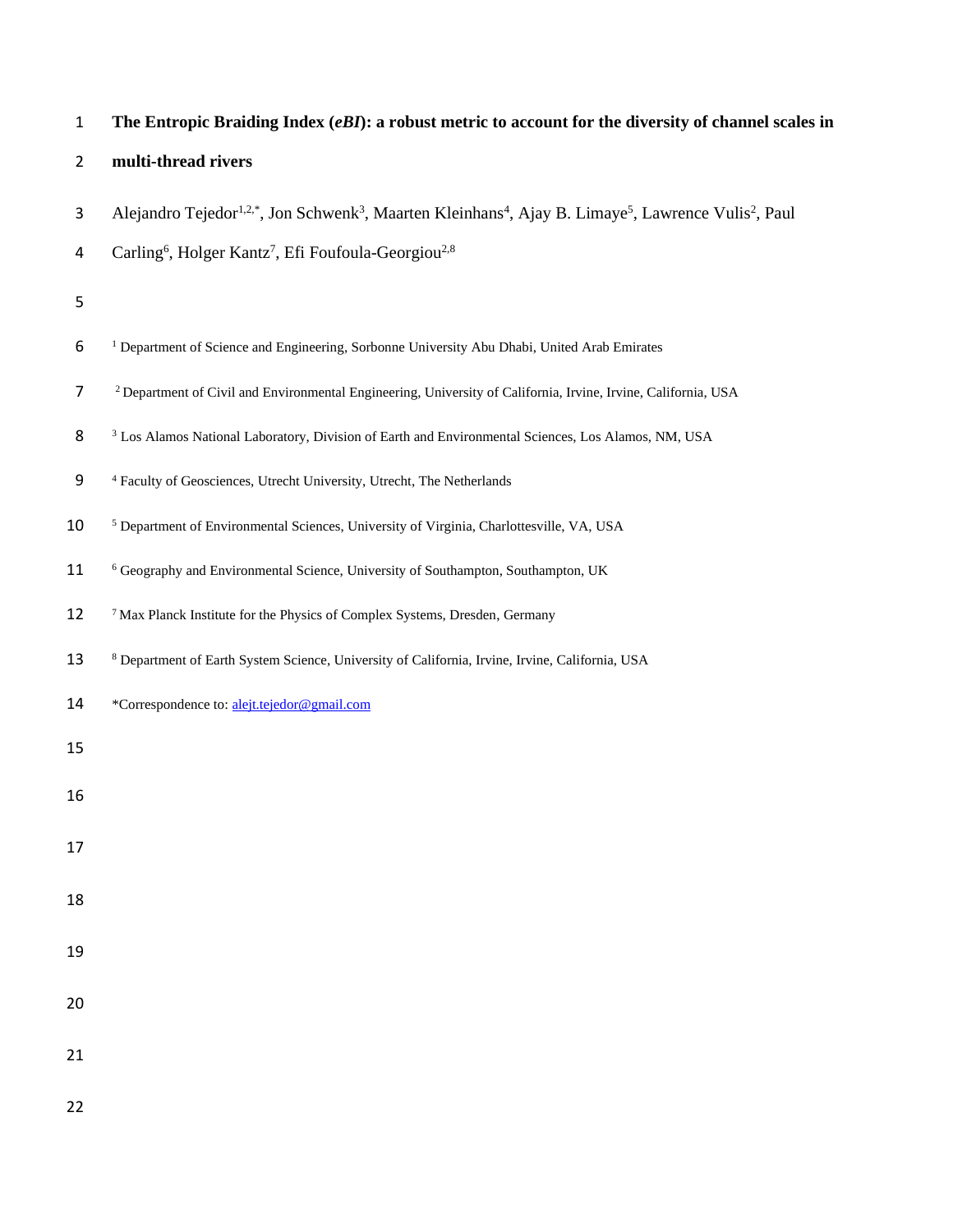## **Abstract**

 The Braiding Index (*BI*), defined as the average count of intercepted channels per cross-section, is a widely used metric for characterizing multi-thread river systems. However, it does not account for the diversity of channels (e.g., in terms of discharge) within different cross-sections, omitting important information related to system complexity. Here we present a modification of *BI* (the Entropic Braiding Index, *eBI*) which augments the information content in *BI* by using Shannon Entropy to encode the diversity of channels in each cross section. *eBI* is interpreted as the number of "effective channels" per cross-section, allowing a direct comparison with the traditional *BI*. We demonstrate the superior capabilities of *eBI* via analysis of synthetic, numerical and field examples. In addition, we show that interrogating cross-sections via the ratio *BI/eBI* has the potential to quantify channel disparity, differentiate types of multi-thread systems, and inform about cross-section stability to forcing variability (e.g., seasonal flooding).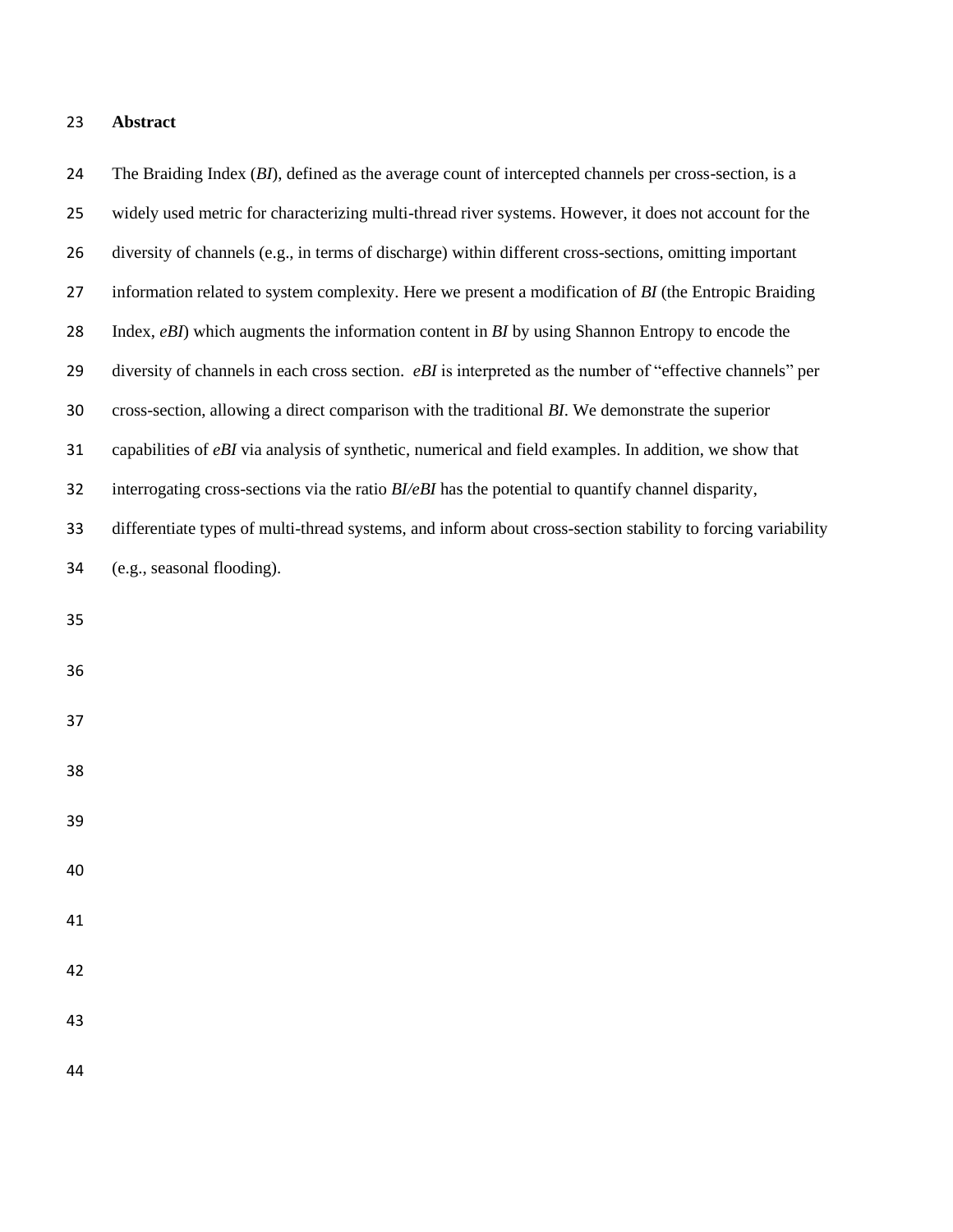#### **1. Introduction**

 Channels routing water and sediment across the Earth's surface exhibit different configurations, ranging from single-thread (straight and meandering) to multi-thread (braided, anabranched and anastomosed) patterns (Eaton et al., 2010; Huang & Nanson, 2007; Leopold & Wolman, 1957). Our ever-increasing capacity to observe Earth's surface via remote sensing allows us not only to characterize these patterns globally but also witness their dynamic nature by using the archive of nearly 50 years of satellite imagery (e.g., Landsat).

 Braided rivers exhibit intricate and complex patterns while being highly dynamic, wherein their channel- bar complex can be substantially reconfigured including due to seasonal flooding. Although significant strides have been made to better characterize and understand the multi-scale dynamics of these complex systems, e.g. using space-time renormalization theory (e.g., Foufoula-Georgiou & Sapozhnikov, 2001; Sapozhnikov et al., 1998; Sapozhnikov & Foufoula-Georgiou, 1999) or network theory (e.g., Marra et al., 2014), the most commonly adopted indices to quantify the *braiding intensity* of a river (Egozi & Ashmore, 2008) focus on bar properties, channel count, or channel sinuosity. Particularly, as the defining characteristic of a braided river is its multiple channel threads, the most commonly applied metric of a braided river—the braiding index *BI*—captures this essential characteristic by counting the number of channel threads per river cross-section (e.g., Egozi & Ashmore, 2009; Fischer et al., 2015; Kleinhans & van den Berg, 2011; Limaye, 2017; Limaye et al., 2018; Meshkova & Carling, 2013; Nicholas, 2013). However, despite its wide use, this index has important limitations: (1) *It is a* s*imple count* – and is therefore insensitive to the differences in discharge and sediment flux between adjacent threads, which can vary by orders of magnitude (see Figure 1b for an example of channel heterogeneity in a cross- section). (2) *It is sensitive to resolution* – as the resolution is increased, smaller channels can be observed, varying the value of *BI* abruptly. This resolution dependence is problematic because advances in satellite imaging in recent years have created an historical archive of data that spans a wide range in resolution. (3) *It is sensitive to water level* – the channel count is highly sensitive to flow discharge and stage,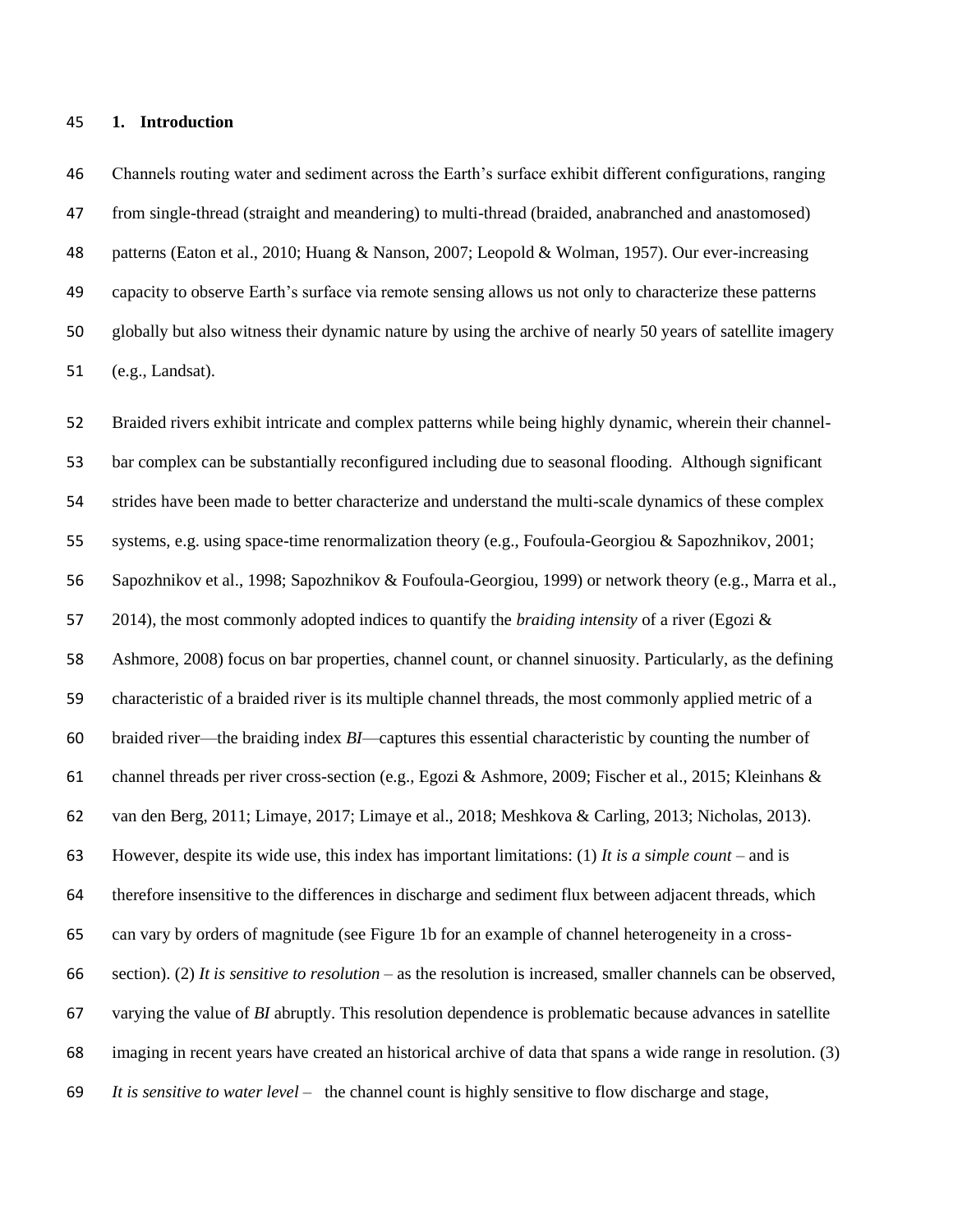increasing the number of flooded channels in intermediate discharge but decreasing the number in extreme floods that submerges the bars. These limitations in this characteristic metric of braided rivers hinder our ability to understand the complexity of these systems relative to the underlying relevant physical variables, as well as to compare geometry across systems (Carling et al., 2014).

 Here, we propose a new metric for braiding intensity called the Entropic Braiding Index, *eBI*, which addresses the crucial limitations noted above for *BI*. The *eBI* is more robust to changes in resolution and acknowledges the discharge heterogeneity of the channels co-existing in a given cross-section, while keeping some of the key properties of the traditional *BI*, i.e., its simplicity, interpretability, and relevance to the essential multithread nature of braided rivers. As we demonstrate in this work, *eBI* can be interpreted as the *effective number of channels* per cross-section. The definition of effective number of channels is rooted in a probabilistic Lagrangian view of transport, the uncertainty of which is characterized by Shannon Entropy (Shannon, 1948), resulting in a metric that suitably integrates the information of the channel count and the relative size of the channels (e.g., in terms of discharge) per cross-section.

 In what follows, we first briefly introduce the concept of Shannon Entropy as a measure of uncertainty, which is the basis for defining the *eBI*. We continue with a comparison of *BI* and *eBI* through some illustrative examples, application to the characterization of a field case, and finally different numerically simulated braided rivers with varying sediment size and with and without vegetation. We conclude with a discussion of the potential of this new index to not only characterize multi-thread systems more robustly but also to indicate system stability.

## **2. Shannon Entropy**

 The cornerstone of information theory is Shannon Entropy, which quantifies the uncertainty in the outcome of a stochastic process (e.g., flipping a coin or rolling a die). In other words, Shannon Entropy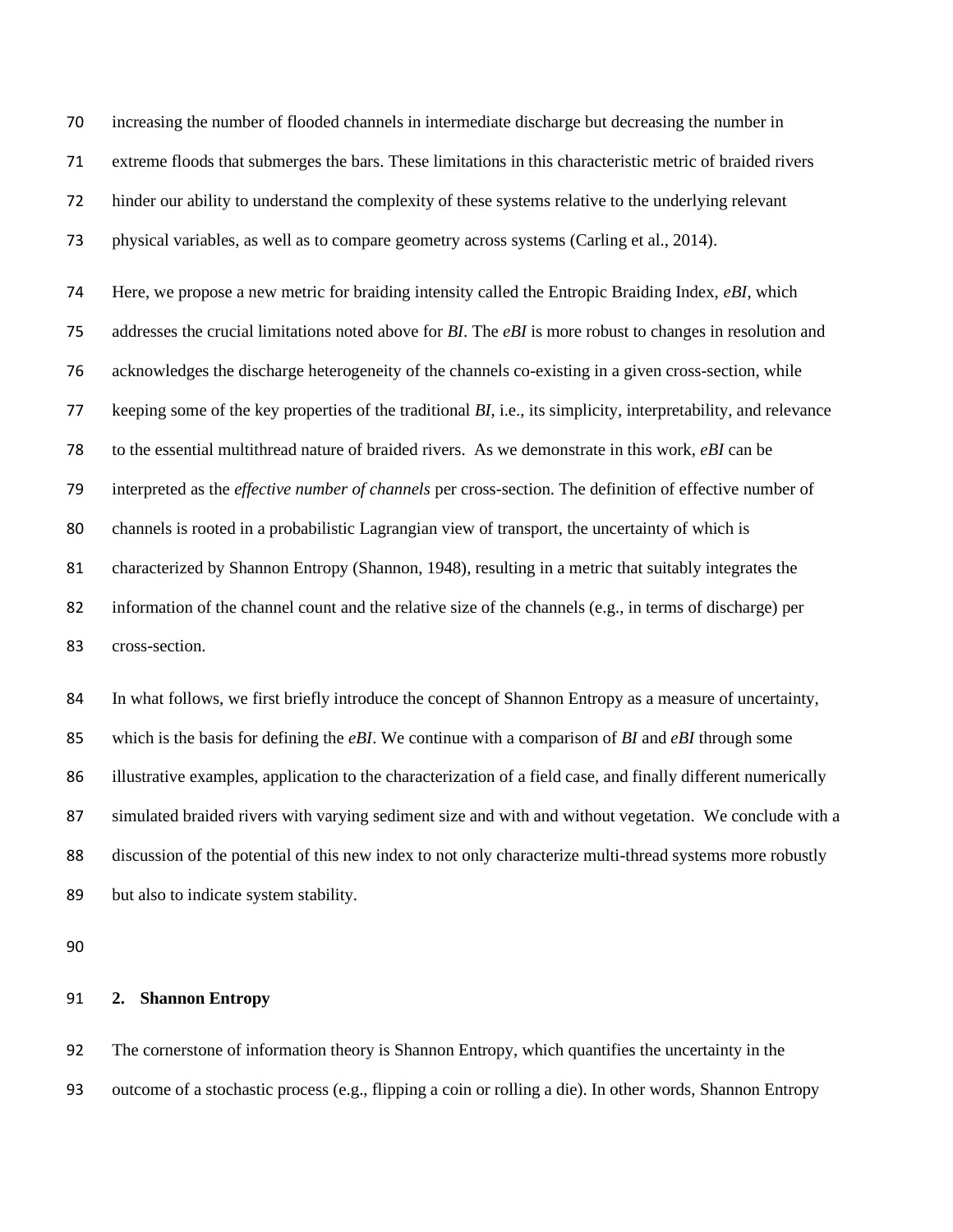95 stochastic process (Cover & Thomas, 2006). Uncertainty can be derived intuitively from the notions of 96 probability and surprise. For a given discrete stochastic process  $\{x_i\}$ , such as rolling a die, with a 97 specified probability distribution of outcomes, for example  $\{p_1 = 5/6; p_2 = 1/6\}$  for a six-sided die 98 with five sides numbered with one and one side numbered with two. Intuitively, the occurrence of rolling 99 a one is less surprising than rolling a two. Mathematically, the surprise associated with a given outcome  $x_i$ 100 can be expressed as  $-\log (p_i)$ , which matches our intuitive notion of surprise: the occurrence of outcome 101 with probability one,  $p_i = 1$  (e.g., rolling a number smaller than three in the die described above), 102 produces zero surprise since  $-\log(1) = 0$ ; while the occurrence of an impossible outcome,  $p_i = 0$  (e.g. 103 rolling a three with the die described above), would produce an infinite surprise since − log(0) = ∞ . 104 The uncertainty of a particular outcome, *hi*, is defined as the surprise that this outcome produces,  $-$ log ( $p_i$ ), times the probability of its occurrence  $p_i$ . Therefore, the uncertainty associated with either a 106 completely certain event ( $p_i = 1$ ) or an impossible one ( $p_i = 0$ ) is zero. The uncertainty, or Shannon 107 Entropy *H*, associated with a discrete stochastic process, with *N* possible outcomes with probabilities 108  $\{p_1, p_2, \ldots, p_i, \ldots, p_N\}$ , is equal to the sum of the uncertainties introduced by each outcome  $x_i$ :

109 
$$
H = \sum_{i=1}^{N} h_i = -\sum_{i=1}^{N} p_1 \log_2 p_i \qquad (1)
$$

 Note that traditionally the logarithm used is in base 2, which is reminiscent of the origin of Shannon Entropy within the field of signal processing, where the log<sup>2</sup> leads to the interpretation of its value in 112 terms of bits of information. A different interpretation of the value of *H*, when computed using the log<sub>2</sub>, is the minimum number of yes/no questions that are needed to determine, on average, the outcome of the stochastic process.

115 *H* is maximal ( $H_{\text{max}}(N)$ ) when all the *N* possible outcomes have the same probability of occurrence 1/*N*, 116 for example rolling a fair six-faced die with a different number on each face and each having a probability

94 quantifies the amount of information needed to describe (on average) the resulting outcome of a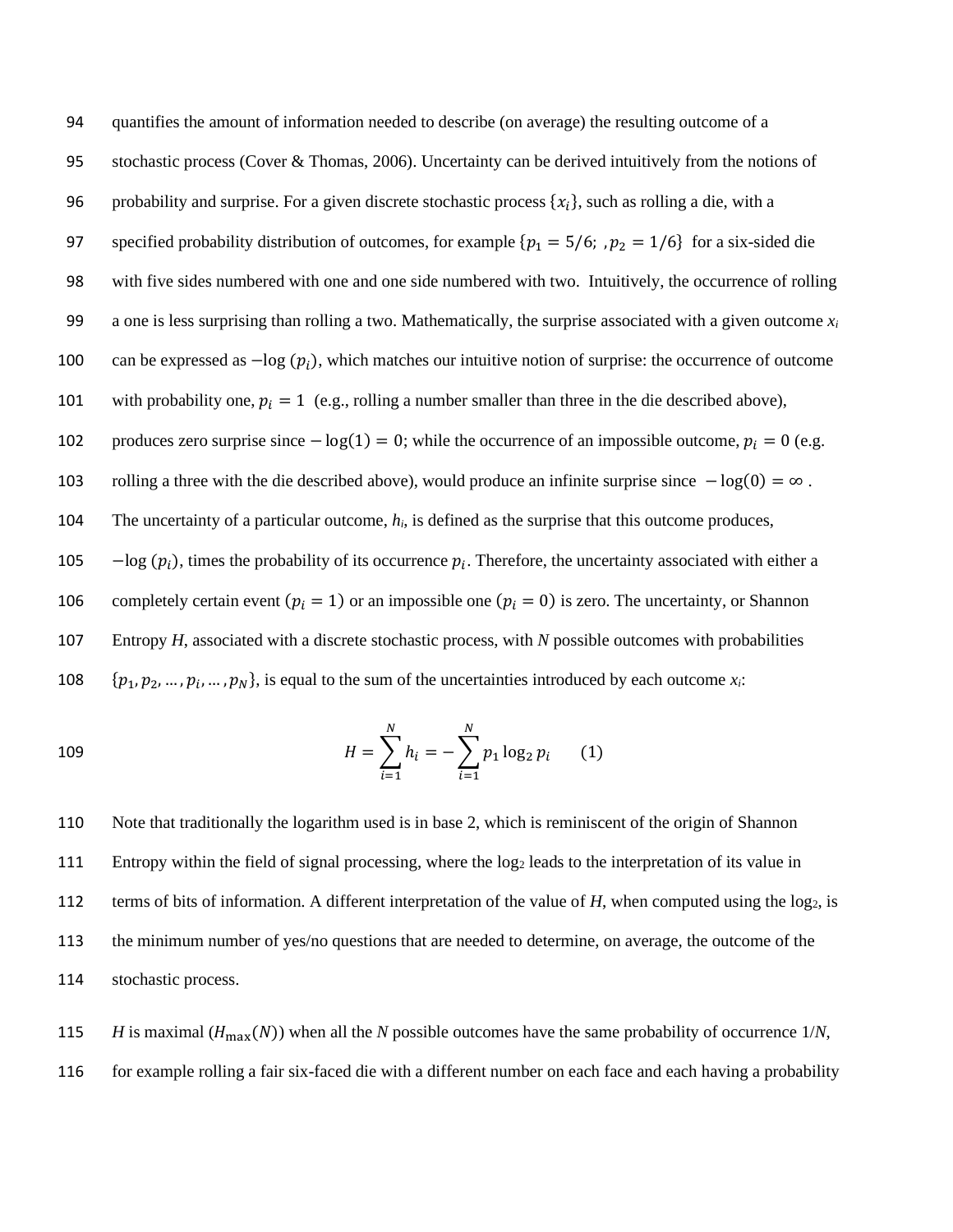117 of occurrence 1/6 (Cover & Thomas, 2006). Note that  $H_{\text{max}}(N)$  scales logarithmically with the number of 118 possible outcomes *N*.

119 
$$
H_{\max}(N) = \sum_{i=1}^{N} h_i = -\sum_{i=1}^{N} \frac{1}{N} \log_2 \frac{1}{N} = -N \left( \frac{1}{N} \log_2 \frac{1}{N} \right) = \log_2 N
$$
 (2)

120

# 121 **3. Defining the entropic braiding index,** *eBI*

 In this section we utilize a series of examples to illustrate the applicability of Shannon entropy to characterize multi-thread rivers, introducing the concept of the entropic braiding index, *eBI*, and pointing out some of the advantages of the new metric when compared with the traditional *BI*. Particularly, Fig 1a shows a synthetic example of six river cross-sections, each of them containing four channel threads, and 126 therefore characterized by  $BI = 4$ . This example highlights the fact that the characterization of a multi-127 thread river via *BI* is quite coarse because the simple channel count ignores the relative size of the co-existing channels (e.g., in terms of discharge) at the cross-section.

 We propose using Shannon entropy as a more robust and meaningful characterization of the cross- sectional properties of multi-thread rivers. In this case, the problem may be reformulated from the point of view of probabilistic Lagrangian transport. A tracer injected upstream of the multi-thread channel has a certain probability to eventually go through each of the different channel threads at a given cross-section. Each cross-section of the full river can be abstracted as a stochastic process with a number of outcomes equal to the number of channel threads observed at that cross-section (i.e., four for all the cases shown in Fig 1a), and each outcome with probability given by the relative flow of the corresponding channel thread with respect to the total flow conveyed by all channels at that cross-section. Thus, the Shannon entropy associated to each cross-section, *H*, can be computed as follows

138 
$$
H = \sum_{i=1}^{N} h_i = -\sum_{i=1}^{N} \frac{q_i}{Q} \log_2 \frac{q_i}{Q}
$$
 (3)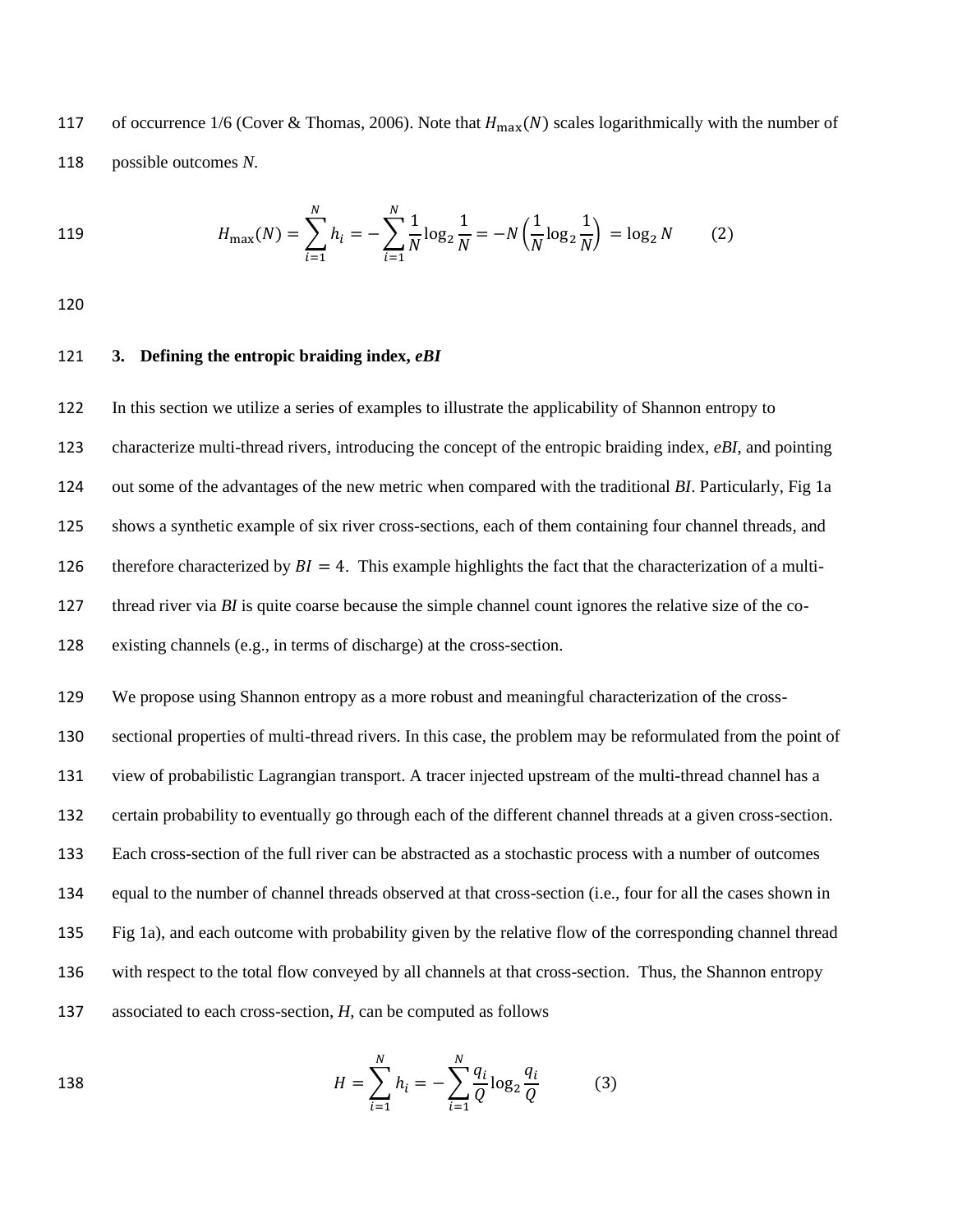where  $q_i$  is the flow going through channel *i* in that cross-section, and  $Q = \sum q_i$  is the total discharge 140 going through that cross-section (Fig 1a shows the ratio  $\frac{q_i}{q}$ , which can be interpreted as probability, to the left of each band). The value of *H* is the highest (given a channel count) for systems consisting of channel threads carrying equal flow (i.e., leftmost column in Fig 1a) because this case maximizes the uncertainty for the path of a tracer particle. In contrast, systems dominated by a single channel are characterized by low values of *H* due to low path uncertainty (i.e., rightmost column in Fig 1a). Figure 1c also shows the robustness of this metric under different resolutions. In particular, Fig 1c presents a synthetic scenario wherein, by increasing the resolution, an apparently singular channel thread in Fig 1a is resolved as two different channels at the finer resolution (the example uses the two endmembers from Fig 1a – the left- and rightmost columns – where the top channel is resolved as two different channels in Fig 1c under higher resolution). While the traditional *BI* jumps from 4 to 5 under the increasing resolution scenario, the change in the value of *H* (from 2 to 2.06) reflects more suitably the addition of a very narrow channel with minimal flow.

152 Although *H* is a suitable metric to directly characterize multi-thread systems, unlike the traditional braiding index, its value is not directly interpretable in terms of a geomorphic feature. More importantly, it is not straightforward to compare *H* with more widely used metrics such as *BI*. To overcome these issues, we propose to define the entropic Braiding Index, *eBI*, as

$$
eBI = 2^H \tag{4}
$$

 *eBI* is an increasing function of *H*, and according to equation 2, can be interpreted as the equivalent number of channels that a multi-thread system consisting of identical (in terms of discharge) channels would have. Thus, *eBI* is interpreted here as an *effective channel count* that integrates the information relative to the number of channels together with the relative importance of those channels in terms of 161 discharge. Note that for a system where all the channels exhibit equal discharge, i.e.,  $q_i = Q/N \forall i$ , then  $eBI$  achieves the same value as the traditional  $BI$ . As shown in Fig 1,  $eBI$  captures important information elusive to *BI*, while offering an interpretable value that intuitively reflects the number of effective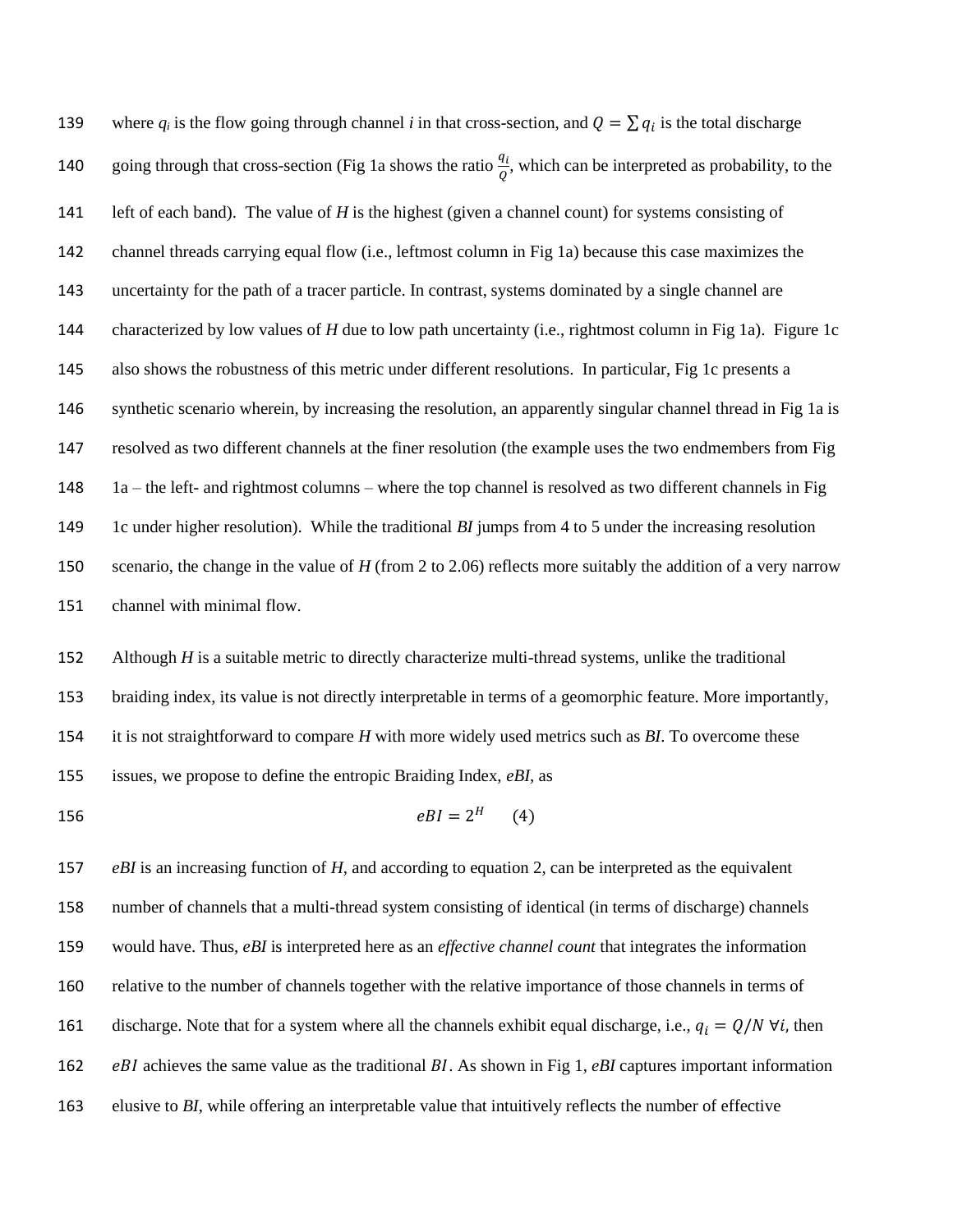164 channels occur per cross-section. Finally, Figure 1c shows that, under an increase in resolution, *eBI* is 165 much more robust than the traditional *BI*.

166

# 167 **4.** *eBI* **in action**

 In the first part of this section, we present a field case comparison of the traditional *BI* and the new *eBI*. We further discuss the properties of *eBI* by characterizing the braiding intensity of different multi-thread rivers in numerical simulations, where several variables such as water discharge, vegetation, or sediment size were controlled. Channel width has been argued to be a good proxy for estimating water discharge in braided systems (Ashmore, 2007; Fahnestock, 1963; Gaurav et al., 2015). Note that for consistency and simplicity in our analysis, we have used channel width as a proxy for the water discharge partition both for the field case and the numerically simulated systems, but the framework is applicable for any system- specific nonlinear function of discharge and width. Thus, the definition of the Shannon entropy for each cross-section is

177 
$$
H = \sum_{i=1}^{N} h_i = -\sum_{i=1}^{N} \frac{w_i}{W} \log_2 \frac{w_i}{W}
$$
 (6)

178 where for each cross-section: *N* is the number of channels,  $w_i$  is the width of its *i*<sup>th</sup> channel, and  $W =$ 179  $\sum_{i=1}^{N} w_i$  is the total wet width (note the ratio  $\frac{w_i}{w}$  can be interpreted as a probability). Using this definition 180 of *H*, *eBI* is computed as  $2^H$ .

181

# 182 *4.1.Insight from the Indus River*

183 We analyzed a braided section of the Indus River at mean annual discharge. We used a 30-m spatial

184 resolution mask from the Global River Widths from Landsat database (Allen & Pavelsky, 2018) with the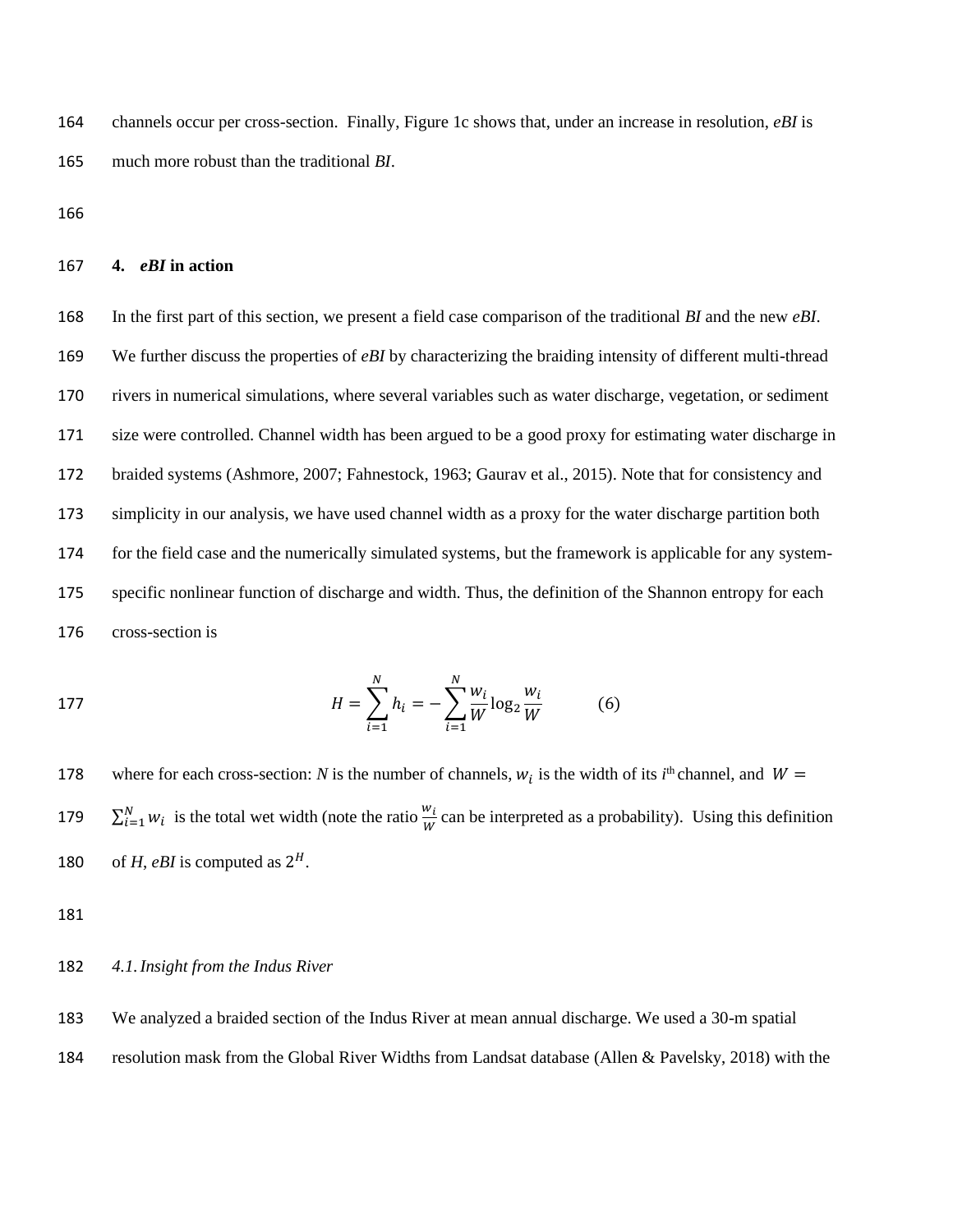Python package *RivGraph* (Schwenk et al., 2020; Schwenk & Hariharan, 2021) to automatically obtain channel counts and widths, generate transects, and compute *BI* and *eBI* across each transect.

 Figure 2a shows the locations of several cross sections whose corresponding measurements of braiding intensity are shown in Figure 2b. This comparison showcases the key properties of *eBI* with regard to the traditional *BI*: (1) *eBI is more informative and robust* – *eBI* provides information about the changes in the planform geometry of the multi-thread system in terms of distribution of discharge among the active channels, while *BI* is insensitive to these properties. For example, Fig 2c shows a transect at which the traditional *BI* is more than double the *eBI* due to the presence of very small channels (relative to the widest one). At the same time, *eBI* is more robust to changes in resolution, as illustrated with the schematic in Fig 1c. (2) *BI is an upper bound for eBI* – We note that by definition, *eBI* is equal to *BI* when all the channels co-existing in a given cross-section have equal probability of receiving fluxes from upstream (i.e., in this analysis in terms of width). Any other configuration results in a value of *eBI* lower than *BI*. Moreover, note that it is possible that two cross-sections with a different *BI* could be characterized by the same (or very similar) number of effective channels as defined by *eBI*. (3) *BI/eBI quantifies channel heterogeneity* – From the mathematical point of view, the value of *eBI* accounts both for the number of channels and their relative size (in terms of discharge or width), while *BI* solely accounts for the channel count. Consequently, *BI/eBI* (red curve in Fig 2b), far for being random, i.e., *BI* 202 and *eBI* are not completely independent variables, is key in the characterization of the system, because it is related to the heterogeneity in the channels present in the different cross-sections (the more variable the channels are in terms of width, the higher the ratio of the two indices).

 The *eBI* features discussed above significantly improve the characterization of multi-thread systems in contrast to *BI* as they provide additional valuable information about the whole system, while being simple to compute from local (cross-sectional) information only, as opposed to other whole-network metrics based on graph theory (e.g., Marra et al., 2014; Tejedor et al., 2015a, 2015b, 2016, 2017, 2018).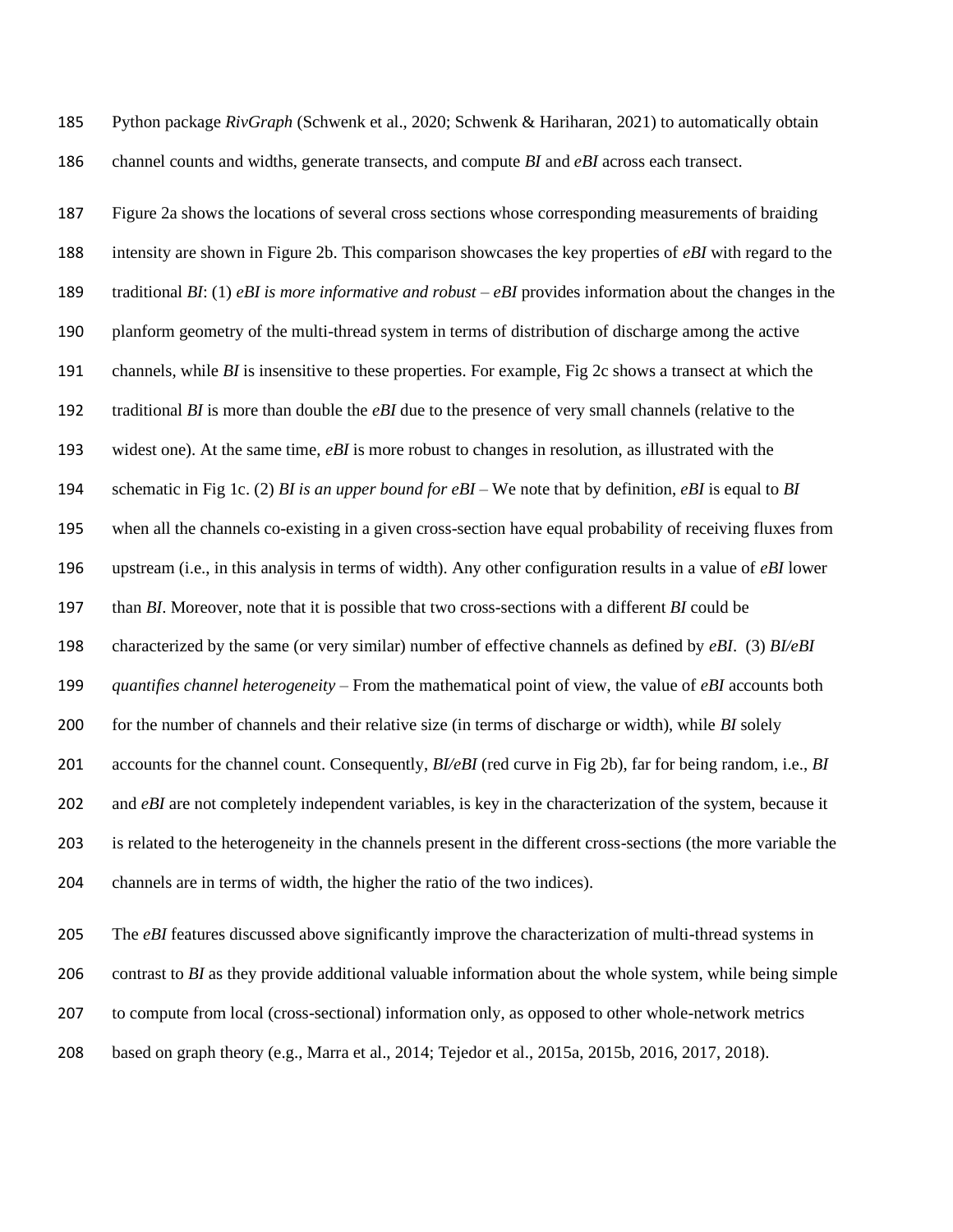Furthermore, some interesting questions emerge from the comparison between *BI* and *eBI*, and

particularly from the ratio *BI/eBI*. For example: (1) how different are these two indices at different levels

of discharge, or for different types of multi-thread systems? (2) Does this difference shed light on the

dynamics of the cross-sections? Or in other words, are cross-sections characterized by a large value of

*BI/eBI* (heterogeneous cross-section in terms of channel thread discharge) more prone to be reconfigured

by flooding? We utilized numerical simulations as a preliminary analysis on these questions.

### *4.2.Using eBI for insight into multi-thread river types and dynamics*

 In the interest of characterizing systems under different hydrologic conditions but in a controlled environment and for long time spans, we present here the results corresponding to the analysis of different multi-thread systems obtained from numerical simulations. Particularly, we utilized some of the model outputs presented by Kleinhans et al., (2018) for the River Allier (France), which were obtained using the depth-averaged version of Delft3D, with the vegetation module developed by (van Oorschot et al., (2017). 222 Sediment transport was modeled in the same manner as in Braat et al., (2017). From all the runs presented in Kleinhans et al., (2018), we chose five runs (see Fig 3b for a table containing the key parameters) that offered a broad range of variability from the geomorphologic point of view, ranging from an anastomosed system with more stable banks to very active braided systems.

 Each of the numerical experiments analyzed in this section was set up with the boundary conditions corresponding to the River Allier and were initialized with a set of symmetrical bends (for more details see (Kleinhans et al., 2018)). For each run, the system was forced by a 300-year (except for Run 5 with a 229 150-year) time series of discharge between 50 and 400  $m<sup>3</sup>s<sup>-1</sup>$ , randomly sampled from five typical flood hydrographs.

 For each run, we extracted two water masks (low and high flow) per year of the simulation by simply thresholding on water depth. Each of those water masks was analyzed using RivGraph to obtain the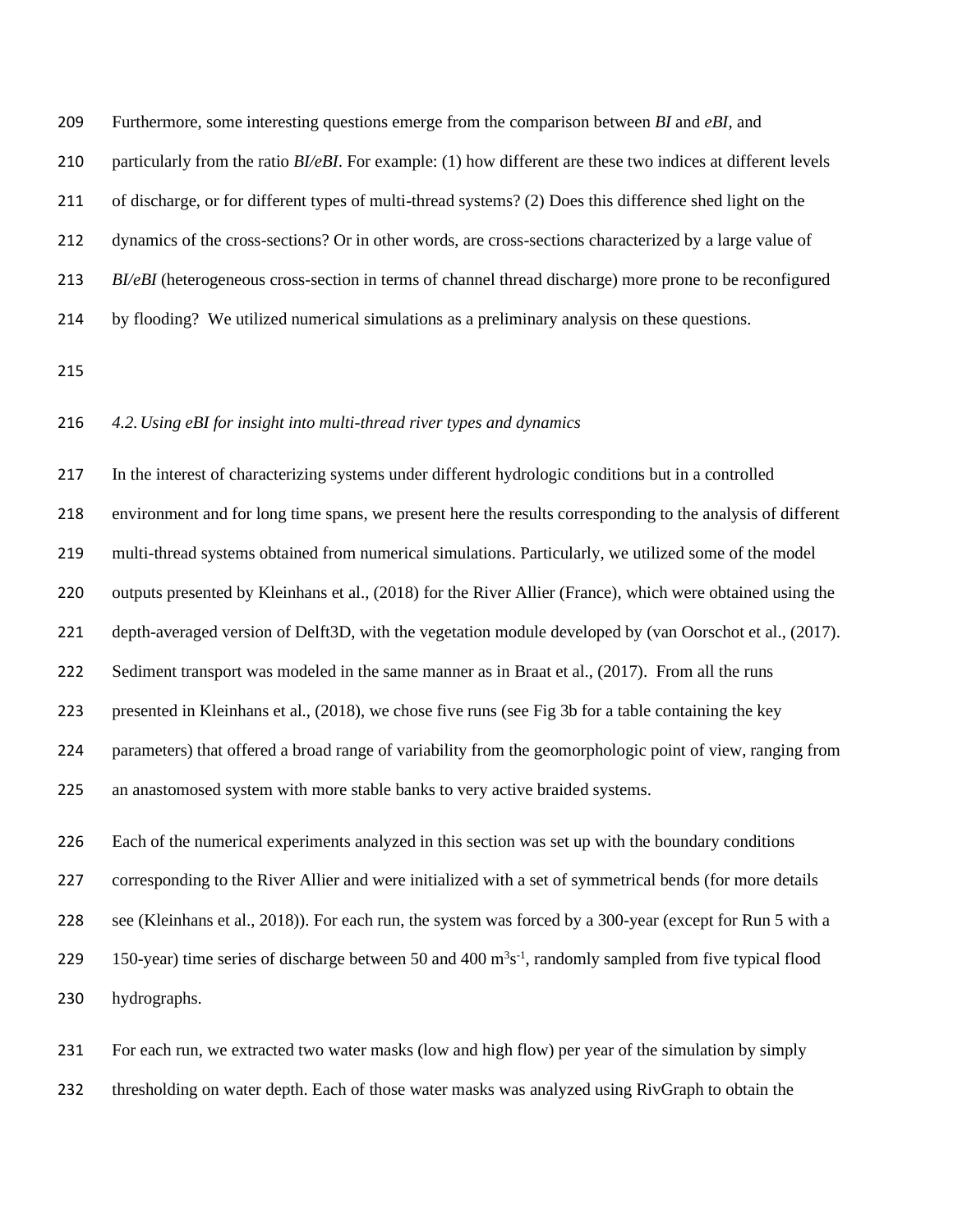channel count and channel widths per cross-section (here as in the case of observational data, we use channel width as a proxy for discharge for consistency). In our analysis, we discarded the first 75 years for each simulation to avoid the effects of initial conditions. For similar reasons, 30% of the spatial domain (15% from the upstream and 15% from the downstream boundaries) was discarded to avoid spurious effects introduced by the upstream and downstream boundary conditions.

 For each run, multi-thread patterns of different complexity and degree of dynamism emerged (See Fig 3a for an instance of one of the simulations for illustration purposes). The analysis of these systems according to the *eBI*, as well as its comparison with the traditional *BI,* yields the following important remarks as revealed within Fig 3c: (1) *Regarding low vs. high flow conditions:* As expected, the *eBI* for low flow conditions is significantly lower than for those corresponding to high flow conditions. This expected result is also reflected in the analysis of the system via the *BI*, which documents the activation of fewer channels during the low flow conditions when compared with the higher discharge. However, some key information is revealed by the *eBI* when compared with *BI* - channels co-existing in the different cross-sections at the low discharge regime are more uniform in terms of widths as captured by the small 247 value of *BI/eBI*, while at higher discharge levels the width disparity among channels increases as a consequence of the activation of small channels, which can be an order of magnitude smaller than the dominant channels conveying most of the water and sediment. (2) *Braided vs Anastomosed systems*: From all the model runs analyzed, run 5 corresponds to an anastomosed system, while the other four runs could be classified as braided systems. From our analysis, we can conclude that the anastomosed system develops channels less diverse in width compared with braided river systems even at high flow regimes, as is evident from the significantly smaller values of *BI/eBI* for the anastomosed system (run 5), in comparison with the braided rivers (runs 1-4).

 Given the interest in identifying possible emergent behavior of these complex systems in response to perturbations or future forcing, we posed the following question: does channel heterogeneity provide information about the potential (in)stability in terms of maintaining the number of threads of a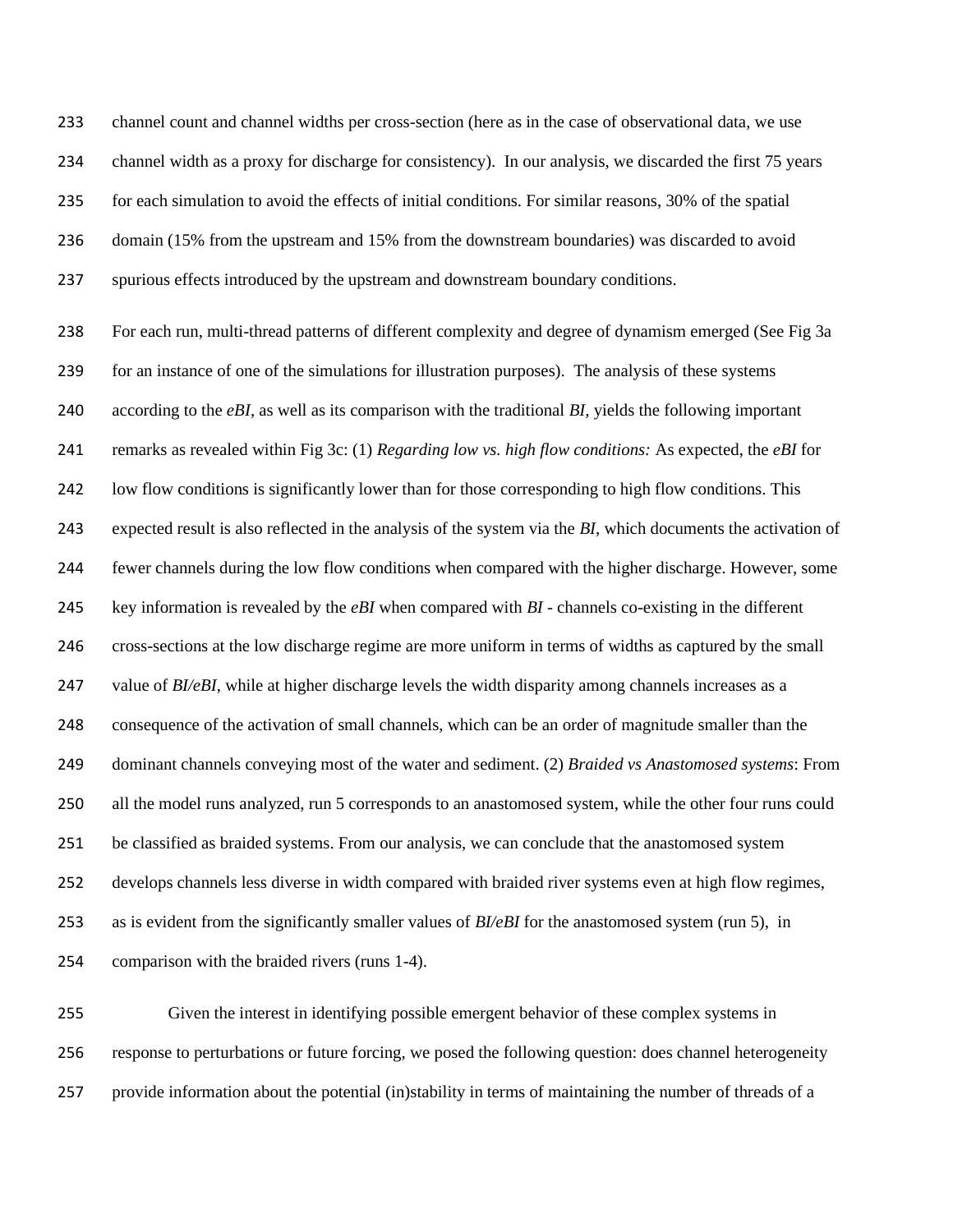specific cross section? Or, in other words, are cross-sections characterized by a higher channel-width disparity less stable to perturbations than those cross-sections of more uniform channels in terms of widths? To shed light on this question, we performed the following analysis. For each model run, we monitored the temporal evolution of each cross-section, in which we discretized the spatial domain (74 cross-sections). Specifically, we analyzed the system evolution retrospectively, documenting every time that a cross-section was reconfigured in terms of experiencing a change in its number of co-existing channels. For those reconfigurations, we recorded the time, the cross-section location, the new number of co-existing channels, and their persistence, i.e., the number of years (in model time) for which the new number of channels was sustained in that cross-section. Thus, we define a "*k*-year, *n*-channel stable cross- section" as a cross-section that was able to maintain *n*-channels for a period of *k* years or more. Given this definition, the question that we want to address is whether *k*-year, *n*-channel stable cross-sections are characterized by a different degree of channel similarity (in terms of width) than that corresponding to *k*- year *n*-channel *unstable* cross-sections. In other words, are systems with less diverse channels exhibiting more or less stability (persistence) in maintaining those channels over long time periods? Note that because in our analysis we were controlling the number of channels per cross-section, *n*, channel similarity is directly quantified by the number of effective channels, *eBI* (the more homogeneous are the channels in terms of width the closer the number of effective channels is to *n*). Given the spatiotemporal domain offered by the model runs as well as the characteristics of the model parameters, we present our analysis only for *k*-year 2-channel (un-)stable cross-sections (for *k*=5,10,15 and 20 years) as for *n*>2 the number of occurrences is too limited to show statistically robust results. Particularly, for each model run and threshold of temporal stability (*k*=5,10, 15 and 20 years), we computed the difference, Δ, between the mean *eBI* for unstable and stable cross-sections:

280 
$$
\Delta = \langle eBI \rangle_{k-\text{year},2-\text{channel stable cross-section}} - \langle eBI \rangle_{k-\text{year},2-\text{channel unstable cross-section}}
$$
 (7)

281 where a system characterized by  $\Delta > 0$  exhibits stable cross-sections with a higher number of effective channels, i.e., stable cross-sections are on average more homogeneous in terms of channel widths; while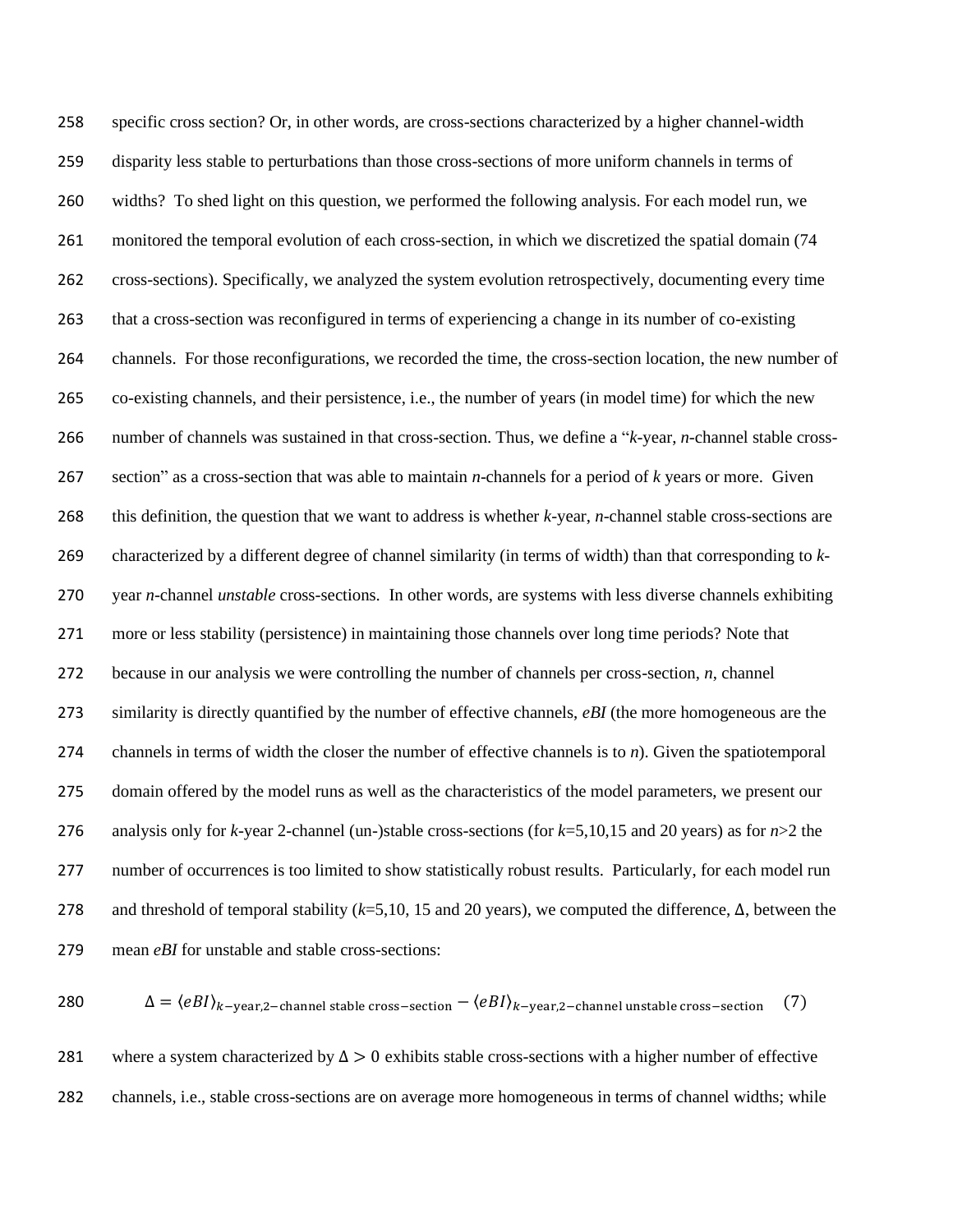283  $\Delta < 0$  corresponds to systems for which stable cross-sections on average exhibit a higher channel width disparity (heterogeneous cross-sections), and therefore, smaller *eBI*.

 The results of our analysis (see Fig 3d) show three different scenarios: (a) *Runs 1, 2, and 3*: Stable cross- sections are characterized by more uniform channels than unstable cross-sections. The three runs showing this behavior have in common different mechanisms of channel stability (sediment cohesion and/or vegetation). In those cases, co-existing channels of similar size are able to create channel structures in the floodplain that are more stable given variations in discharge, while co-existing relatively smaller channels are less likely to generate positive feedbacks with vegetation and/or establish stable banks (cohesive sediment) maintaining their structure and geometry during more extended periods of time. (b) *Run 4 – Only Sand*: Cross-section stability is characterized by a larger channel disparity in comparison with the unstable counterparts. The higher channel mobility in unstable systems allows the co-existence of channels of different sizes, although with large variability in the nature of the co-existing channels in terms of their relative discharge, as shown by negative values of Δ. (c) *Run 5 -Anastomosed system*: In this case, it appears that channel width disparity is not a good explanatory variable of cross-section stability, because both stable and unstable cross-sections yield values of Δ close to zero*.* We attribute this outcome to the fact that the channels present in anastomosed systems are consistently more uniform across the spatio-temporal domain of the run, as shown and discussed before (see Fig 2c) and therefore distinguishing between stable and unstable cross-sections might require a more detailed study.

 Although the previous analysis is by no means a systematic analysis of cross-section channel stability, it nevertheless presents evidence of the potential of the new metric introduced here, *eBI,* to not only characterize the static patterns of multi-thread systems but also to serve as a tool for studying system response to forcing in terms of the dynamic behavior and stability of channels.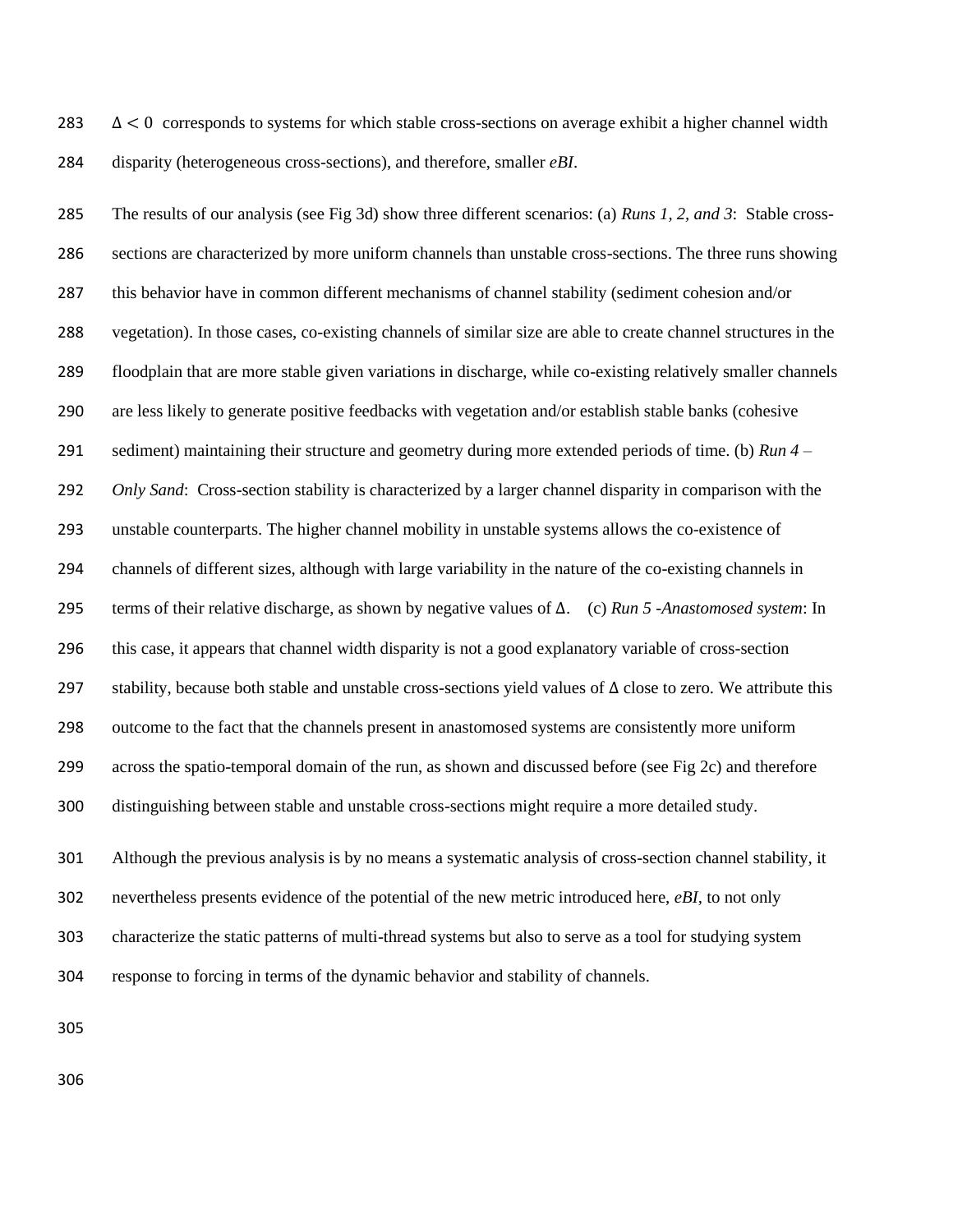#### **5. Conclusions and perspectives**

 Multi-thread fluvial systems are some of the most astonishing and intricate patterns observed on the Earth's surface. Their complexity and dynamic nature hinder their characterization and our predictive ability related to their evolution and response to future forcings. Many metrics have been proposed to characterize those systems (e.g., channel count, channel link length, island geometry, etc.) but the Braiding Index (*BI*) has been widely used as it is a simple measure of the number of channels intercepted at a section, averaged over several cross sections of the system. By definition, *BI* does not account for channel heterogeneity, *i.e.,* all channels are counted equally no matter how different they are in terms of water discharge, width, etc., and precisely because of this, the *BI* is very sensitive to changes in the resolution at which the system is analyzed; higher resolution images would reveal finer-scale channels and thus higher *BI.* Despite these significant limitations, *BI* is widely used partly due to its simplicity in computation and interpretation.

 We propose a modification of the *BI* which accounts not only for the count but also for the heterogeneity of channels in multi-thread river systems. We augmented the information content of each cross section using an entropy metric that quantifies the diversity of channels (in terms of flow, channel width or any other relevant property) in each cross section. We defined an entropic *BI* (*eBI*) and interpret it as the number of effective channels per cross-section, allowing a direct comparison with the traditional *BI*, and the gain of insightful information from the difference of the two indices.

 We showed via analysis of synthetic examples and field and numerical cases that *eBI* contains much more information about the system complexity than *BI,* being at the same time a more robust metric than *BI* as incorporating significantly narrower channels (e.g., due to increasing observational resolution) does not dramatically change *eBI* statistics. In addition, we proposed that interrogating cross-sections in terms of the value *BI/eBI* has the potential to: (1) quantify channel disparity (e.g., in terms of width, discharge or sediment transport capacity) per cross-section (ii) differentiate braided and anastomosed systems; and (iii) provide information about cross-section stability to forcing (e.g., seasonal flooding).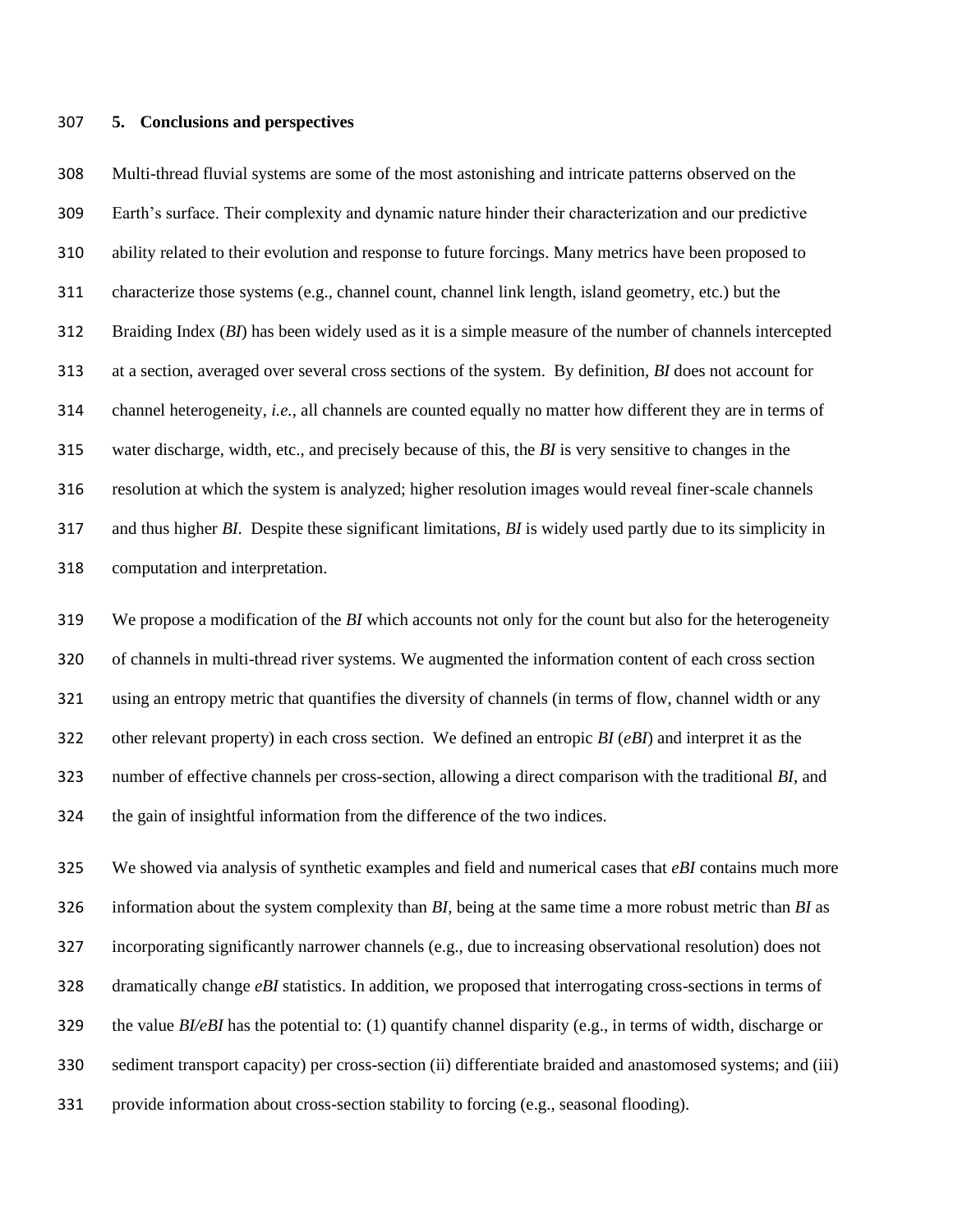#### **Acknowledgements**

- E.F.G.. L.V. and A.T. received partial support from NSF Grants EAR‐1811909, DMS-1839336, and the
- UK Research and Innovation Global Challenges Research Fund Living Deltas Hub Grant NES008926.
- Moreover, L.Vulis was supported under the NASA Earth and Space Science Fellowship Program Grant
- 0NSSC18K1409 and the UC-National Lab In-Residence Graduate Fellowship Grant L21GF3569. JS was
- supported by the Laboratory Directed Research and Development program of Los Alamos National
- Laboratory under project number 20170668PRD1.

#### **References**

- Allen, G. H., & Pavelsky, T. M. (2018). Global extent of rivers and streams. *Science*, *361*(6402), 585– 588. https://doi.org/10.1126/science.aat0636
- Ashmore, P. E. (2007). Laboratory modelling of gravel braided stream morphology. *Earth Surface Processes and Landforms*, *7*(3), 201–225. https://doi.org/10.1002/esp.3290070301
- Braat, L., Van Kessel, T., Leuven, J. R. F. W., & Kleinhans, M. G. (2017). Effects of mud supply on large-scale estuary morphology and development over centuries to millennia. *Earth Surface Dynamics*, *5*(4), 617–652. https://doi.org/10.5194/esurf-5-617-2017
- Carling, P., Jansen, J., & Meshkova, L. (2014). Multichannel rivers: Their definition and classification. *Earth Surface Processes and Landforms*, *39*(1), 26–37. https://doi.org/10.1002/esp.3419
- Cover, T. M., & Thomas, J. A. (2006). Elements of Information Theory. In *Elements of Information Theory* (2nd ed.). John Wiley and Sons Inc.
- Eaton, B. C., Millar, R. G., & Davidson, S. (2010). Channel patterns: Braided, anabranching, and single-thread. *Geomorphology*, *120*(3–4), 353–364. https://doi.org/10.1016/j.geomorph.2010.04.010
- Egozi, R., & Ashmore, P. (2008). Earth Surface Processes and Landforms Earth Surf. *Earth Surf. Process. Landforms*, *33*, 2121–2138. https://doi.org/10.1002/esp
- Egozi, R., & Ashmore, P. (2009). Experimental analysis of braided channel pattern response to increased discharge. *Journal of Geophysical Research: Earth Surface*, *114*(2). https://doi.org/10.1029/2008JF001099
- Fahnestock, R. K. (1963). Morphology and hydrology of a glacial stream -- White River, Mount Rainier, Washington. *Survey Professional Paper 422–A*. https://doi.org/https://doi.org/10.3133/pp422A

# Fischer, J., Kleidon, A., & Dittrich, P. (2015). Thermodynamics of random reaction networks. *PLoS ONE*, *10*(2). https://doi.org/10.1371/journal.pone.0117312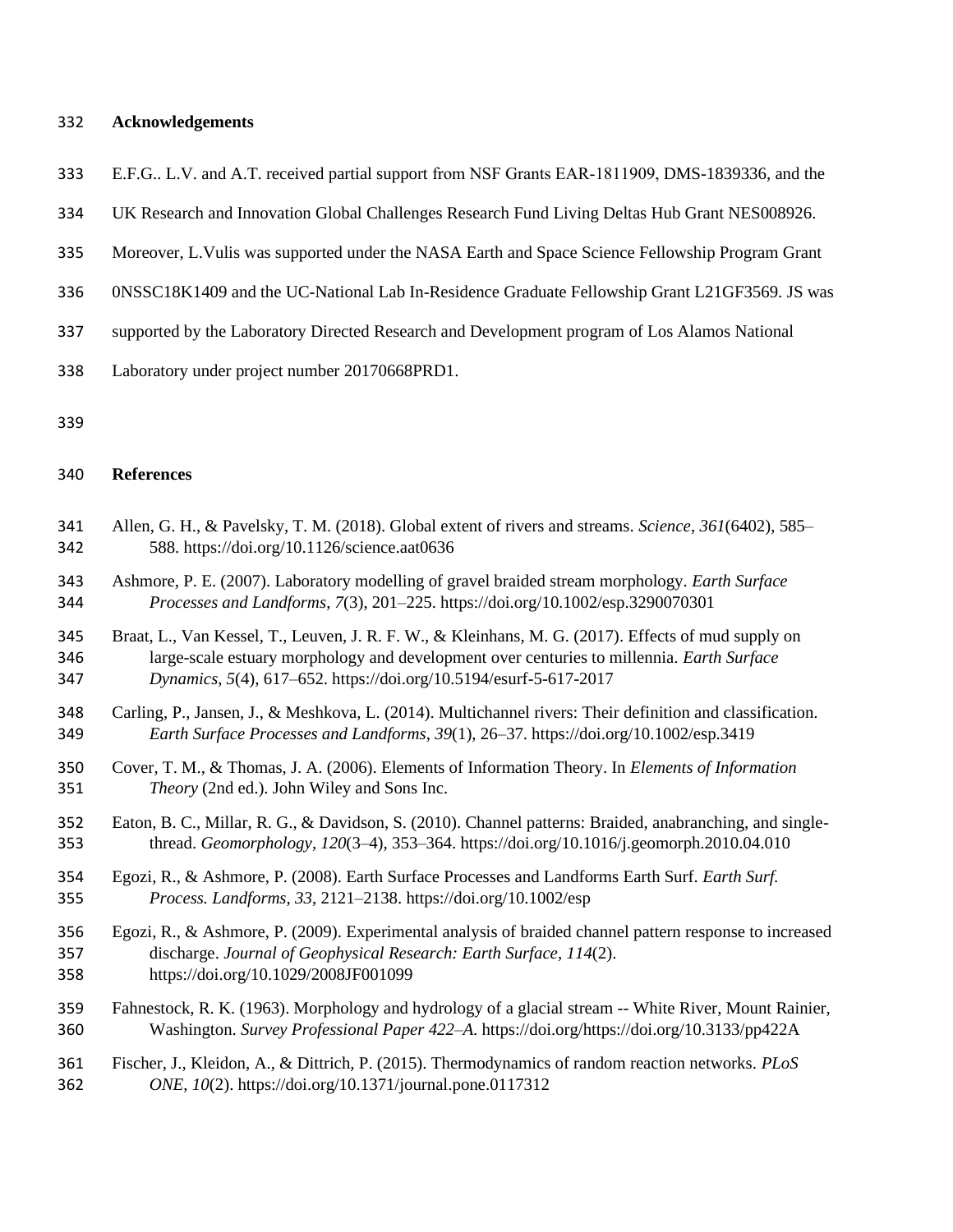- Foufoula-Georgiou, E., & Sapozhnikov, V. (2001). Scale Invariances in the Morphology and Evolution of Braided Rivers. *Mathematical Geology*, *33*, 273–291.
- https://doi.org/https://doi.org/10.1023/A:1007682005786
- Gaurav, K., Métivier, F., Devauchelle, O., Sinha, R., Chauvet, H., Houssais, M., & Bouquerel, H. (2015). Morphology of the Kosi megafan channels. *Earth Surface Dynamics*, *3*(3), 321–331. https://doi.org/10.5194/esurf-3-321-2015
- Huang, H. Q., & Nanson, G. C. (2007). Why some alluvial rivers develop an anabranching pattern. *Water Resources Research*, *43*(7). https://doi.org/10.1029/2006WR005223
- Kleinhans, M. G., de Vries, B., Braat, L., & van Oorschot, M. (2018). Living landscapes: Muddy and vegetated floodplain effects on fluvial pattern in an incised river. *Earth Surface Processes and Landforms*, *43*(14), 2948–2963. https://doi.org/10.1002/esp.4437
- Kleinhans, M. G., & van den Berg, J. H. (2011). River channel and bar patterns explained and predicted by an empirical and a physics-based method. *Earth Surface Processes and Landforms*, *36*(6), 721– 738. https://doi.org/10.1002/esp.2090
- Leopold, L. B., & Wolman, M. G. (1957). River channel patterns-braided, meandering and straight. *US Geological Survey Professional Paper*, *282B*, 29–85.
- Limaye, A. B. (2017). Extraction of Multithread Channel Networks With a Reduced-Complexity Flow Model. *Journal of Geophysical Research: Earth Surface*, *122*(10), 1972–1990. https://doi.org/10.1002/2016JF004175
- Limaye, A. B., Grimaud, J. L., Lai, S. Y. J., Foreman, B. Z., Komatsu, Y., & Paola, C. (2018). Geometry and dynamics of braided channels and bars under experimental density currents. *Sedimentology*, *65*(6), 1947–1972. https://doi.org/10.1111/sed.12453
- Marra, W. A., Kleinhans, M. G., & Addink, E. A. (2014). Network concepts to describe channel importance and change in multichannel systems: Test results for the Jamuna River, Bangladesh. *Earth Surface Processes and Landforms*, *39*(6), 766–778. https://doi.org/10.1002/esp.3482
- Meshkova, L. V., & Carling, P. A. (2013). Discrimination of alluvial and mixed bedrock-alluvial multichannel river networks. *Earth Surface Processes and Landforms*, *38*(11), 1299–1316. https://doi.org/10.1002/esp.3417
- Nicholas, A. (2013). Morphodynamic diversity of the world's largest rivers. *Geology*, *41*(4), 475–478. https://doi.org/10.1130/G34016.1
- Sapozhnikov, V. B., & Foufoula-Georgiou, E. (1999). Horizontal and vertical self-organization of braided rivers toward a critical state. *Water Resources Research*, *35*(3), 843–851. https://doi.org/10.1029/98WR02744
- Sapozhnikov, V. B., Murray, A. B., Paola, C., & Foufoula-Georgiou, E. (1998). Validation of braided- stream models: Spatial state-space plots, self-affine scaling, and island shapes. *Water Resources Research*, *34*(9), 2353–2364. https://doi.org/10.1029/98WR01697
- Schwenk, J., & Hariharan, J. (2021). RivGraph: Automatic extraction and analysis of river and delta channel network topology. *Journal of Open Source Software*, *6*(59), 2952. https://doi.org/10.21105/joss.02952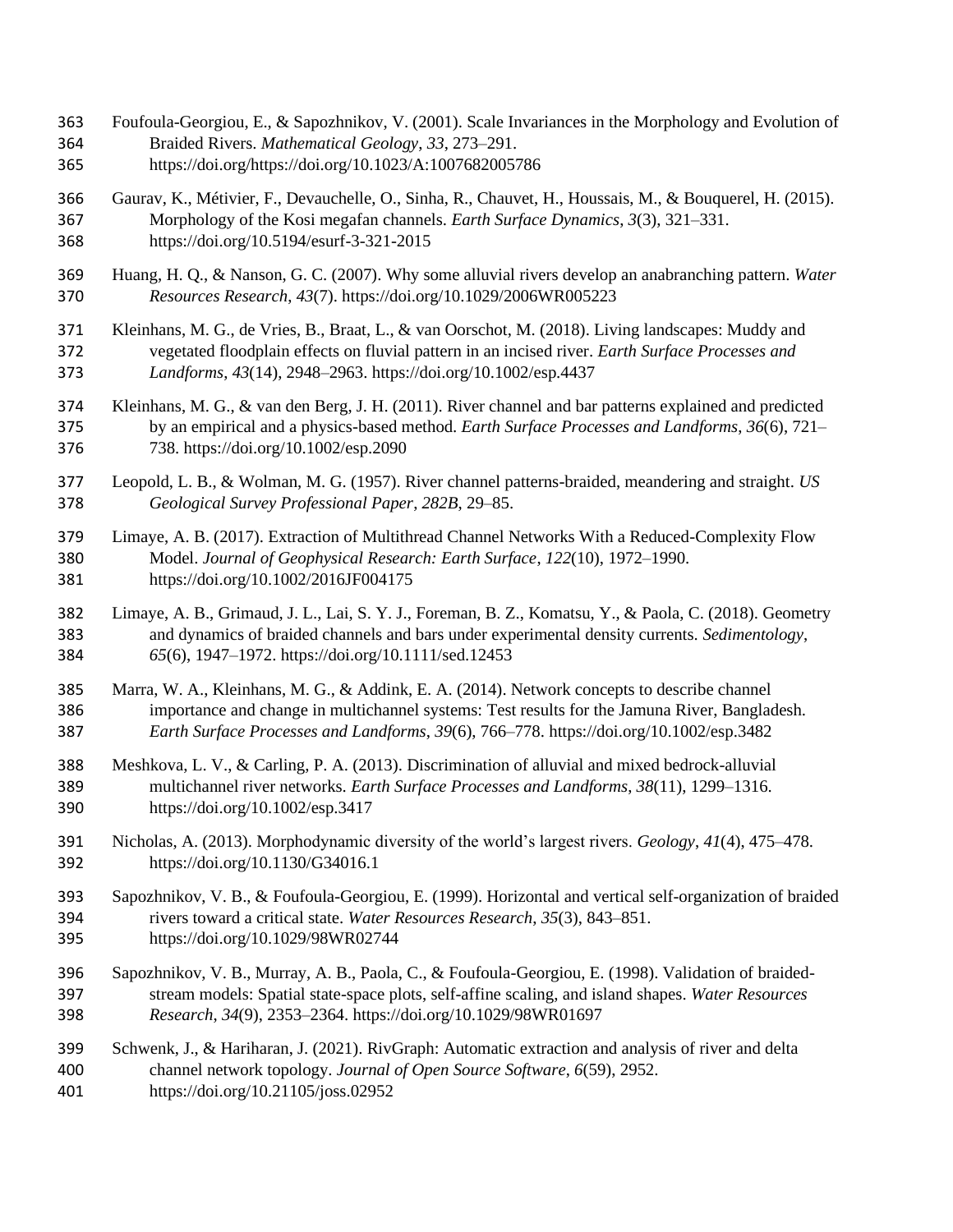- Schwenk, J., Piliouras, A., & Rowland, J. C. (2020). Determining flow directions in river channel networks using planform morphology and topology. *Earth Surface Dynamics*, *8*(1), 87–102. https://doi.org/10.5194/esurf-8-87-2020
- Shannon, C. E. (1948). A Mathematical Theory of Communication. *Bell System Technical Journal*, *27*(4), 623–656. https://doi.org/10.1002/j.1538-7305.1948.tb00917.x
- Tejedor, A., Longjas, A., Caldwell, R., Edmonds, D. A., Zaliapin, I., & Foufoula-Georgiou, E. (2016). Quantifying the signature of sediment composition on the topologic and dynamic complexity of river delta channel networks and inferences toward delta classification. *Geophysical Research Letters*, *43*(7). https://doi.org/10.1002/2016GL068210
- Tejedor, A., Longjas, A., Edmonds, D. A., Zaliapin, I., Georgiou, T. T., Rinaldo, A., & Foufoula- Georgiou, E. (2017). Entropy and optimality in river deltas. *Proceedings of the National Academy of Sciences of the United States of America*, *114*(44). https://doi.org/10.1073/pnas.1708404114
- Tejedor, A., Longjas, A., Passalacqua, P., Moreno, Y., & Foufoula-Georgiou, E. (2018). Multiplex Networks: A Framework for Studying Multiprocess Multiscale Connectivity Via Coupled-Network Theory With an Application to River Deltas. *Geophysical Research Letters*, *45*(18).
- https://doi.org/10.1029/2018GL078355
- Tejedor, A., Longjas, A., Zaliapin, I., & Foufoula-Georgiou, E. (2015a). Delta channel networks: 1. A graph-theoretic approach for studying connectivity and steady state transport on deltaic surfaces. *Water Resources Research*, *51*(6), 3998–4018. https://doi.org/10.1002/2014WR016577
- Tejedor, A., Longjas, A., Zaliapin, I., & Foufoula-Georgiou, E. (2015b). Delta channel networks: 2. Metrics of topologic and dynamic complexity for delta comparison, physical inference, and vulnerability assessment. *Water Resources Research*, *51*(6), 4019–4045.
- https://doi.org/10.1002/2014WR016604
- van Oorschot, M., Kleinhans, M. G., Geerling, G. W., Egger, G., Leuven, R. S. E. W., & Middelkoop, H. (2017). Modeling invasive alien plant species in river systems: Interaction with native ecosystem engineers and effects on hydro-morphodynamic processes. *Water Resources Research*, *53*(8), 6945– 6969. https://doi.org/10.1002/2017WR020854
- 
- 
- 
- 
- 
- 
-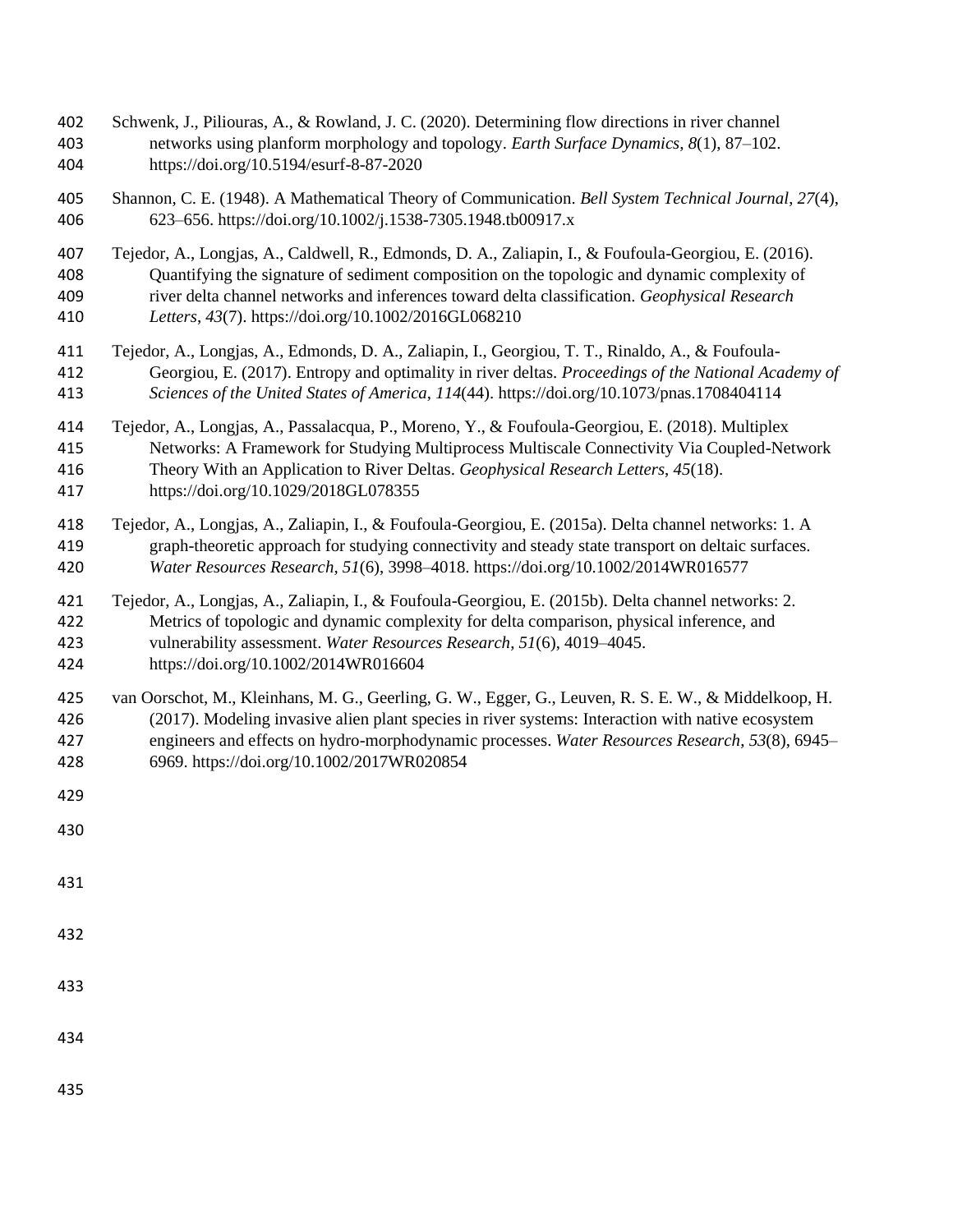**Figures**





# Fig 1. **Illustration of the difference between braiding index (***BI***) and entropic braiding index (***eBI***)**. (a) *Channel heterogeneity*. The illustration shows a schematic of 6 river cross-sections (columns), each containing 4 channels represented by 440 blue bands. The width of each band is considered here as a proxy for the relative discharge for each channel (indicated by the number to the left of each band). While *BI* is 4 for all the six configurations, the values of Shannon entropy (*H*) decrease from left 442 (maximum value for 4 channels) to right. The *eBI* computed as  $2^H$  is also displayed for each configuration. *eBI* can be interpreted as the equivalent number of equally sized channels characterized by the same value of *H*. The value of *eBI* matches our intuition as an integrative measure of the channel count while accounting the heterogeneity in channel scale. (b) *Field Example.* Section of the Indus River illustrating the diversity of channels (in terms of width) which co-exist in river cross-sections. (c*) Effect of resolution*. It displays two synthetic scenarios wherein we illustrate the change in *BI* and *eBI* when resolution is increased, and as a result the number of channels visualized changes. Particularly the left (right) cross-section in (c) corresponds to the most left (most right) cross-section from (a), where under an increased resolution scenario, the top channel (top blue band in a) is resolved into two channels (to red bands in c). The new resolution scenario changes the value of *BI* from 4 to 5 for both configurations, 450 while *eBI* changes from 4 to 4.17 for the left cross-section and from 1.18 to 1.32 for the right cross-section, indicating a more robust and relevant behavior of *eBI* in comparison with *BI*.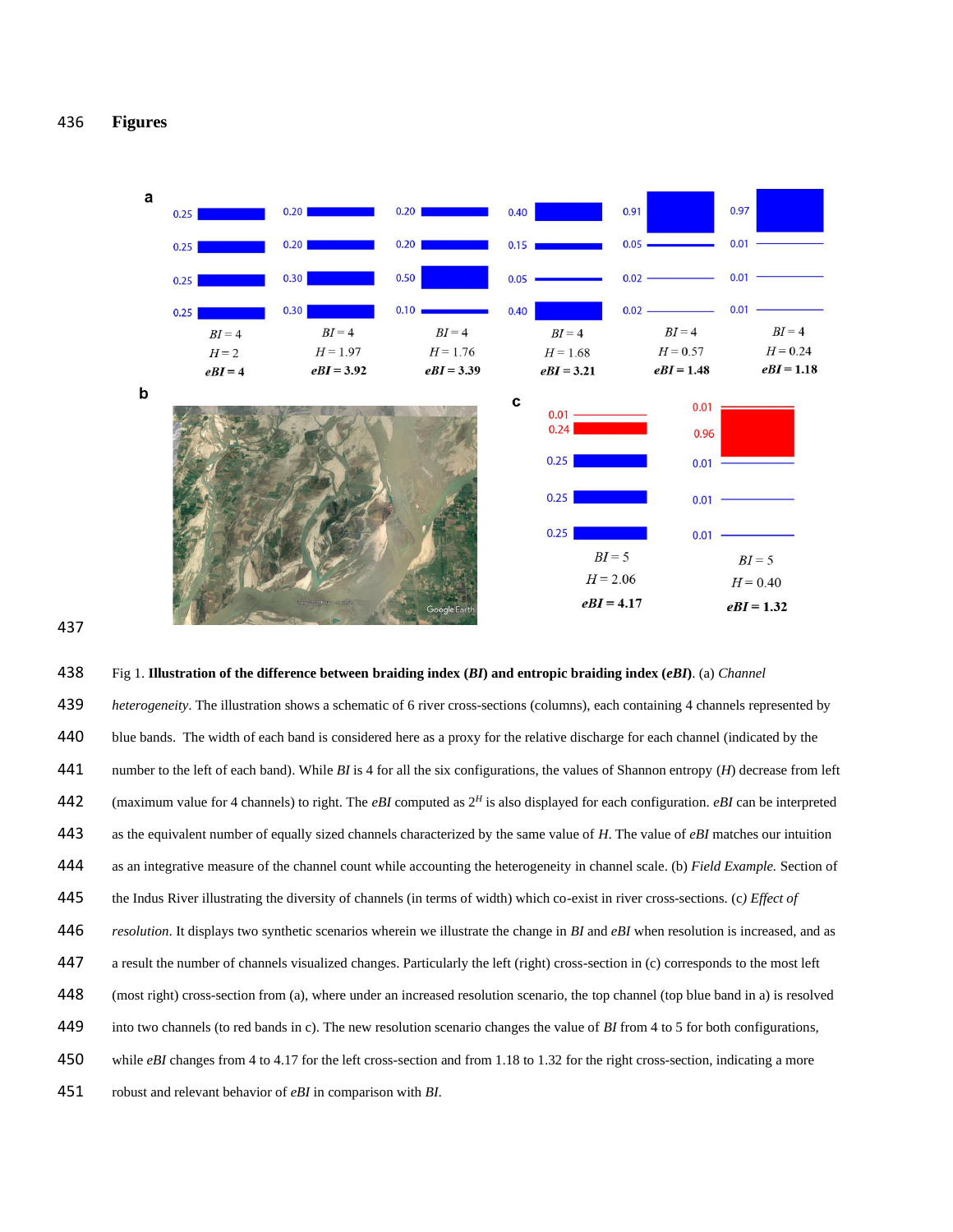

 Fig 2. **Indus River**. **(a)** *The Indus River* (see panel **f** for reference) channel structure was extracted using RivGraph on the Global 454 River Widths from Landsat product (Allen & Pavelsky, 2018). The cross-sections used for our analysis are marked with segments colored according to the value of the ratio *BI/eBI*. **(b-c)** *Channel heterogeneity*. Three different cross-sections are depicted in detail showing the channel network structure. These panels provide evidence of the variability in width of the co-existing channels per cross-section. **(e)** *Braiding intensity*. The values of *BI* (light gray), *eBI* (dark gray) are shown for each of the transects shown in a. The ratio *BI/eBI* is also displayed in pink, providing a quantitative measure of the diversity of channel widths along the river.